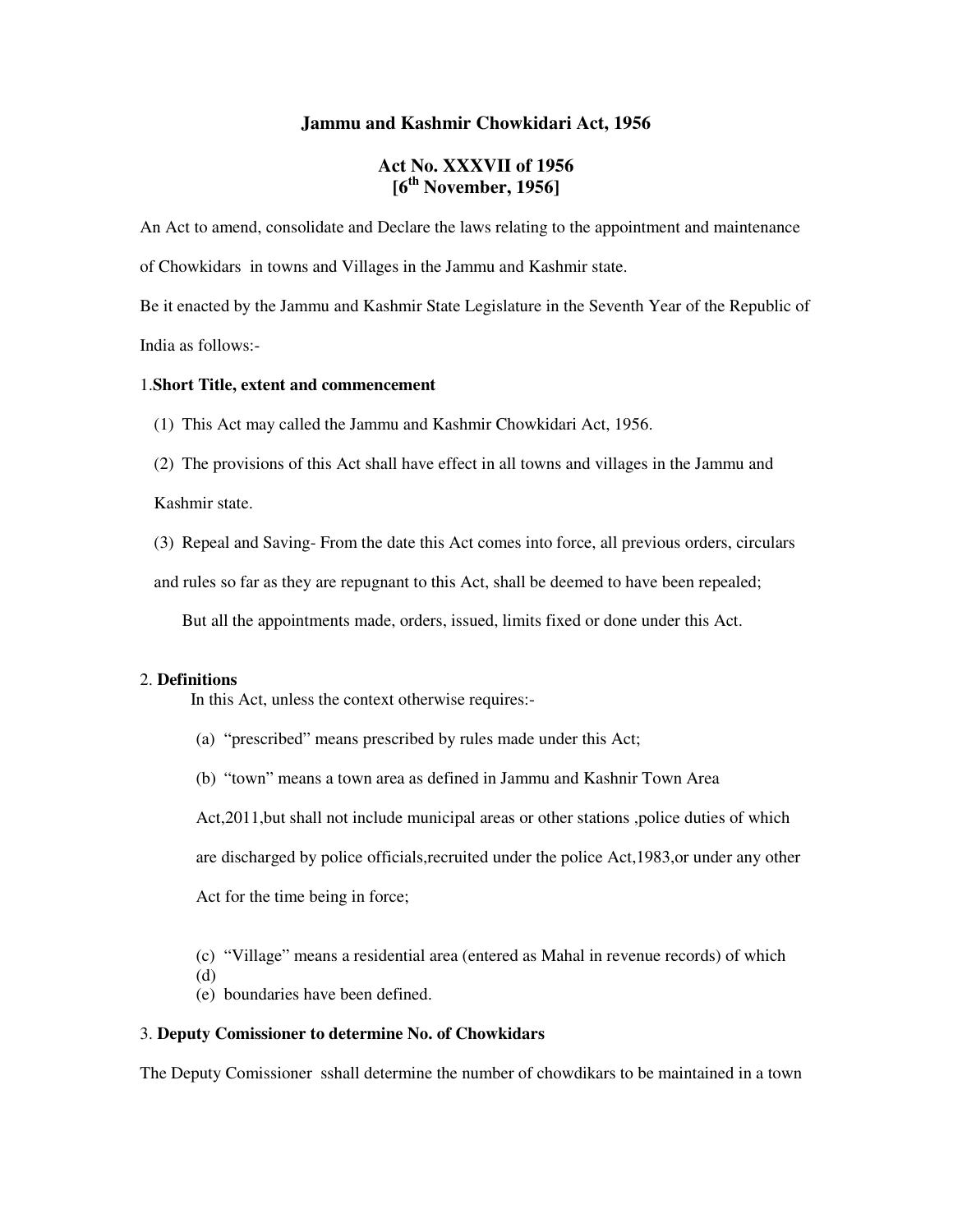or village or a group of towns or villages in prescribed manner.

 Provided that the existing number of Chowkidars shall be treated as if it were determined under this section.

#### 4. **Powers to create or reduce posts**

Notwithstanding anything contained in Section 3, the Government may create or reduce any

posts of chowkidars at any time.

## 5. **Appointment ,suspension and dismissal of Chowkidars**

The appointment, suspension and dismissal of a chowkidar shall rest with tehsildar who shall also

be competent to impose a penalty of fine on a chowdikar for neglect of duty or misconduct;

Provided that the Naib Tehsildar may, in case of emergency, suspend a chowkidar or fine him or

grant him leave of absence subject to confirmation by the Tehsildar;

Provided further that the payment opf dues for the period of suspension and for period of leave of absence shall be determined in the prescribed manner.

### **6.Wages of Chowkidar**

 The Government shall determine the wages to be paid to the chowkidar appointed under this Act:

Provided that the rates of wages paid to a chowkidar on the date of commencement of this Act shall continue to be paid until the same are revised.

#### 7.**Cess to be raised by Government**

The Government shall raise a cess for the purpose of remunerating the Chowkidars to be maintained in a town or village or a group of towns or villages:

Provided that the Pujaris,Granthis,Imams,Mujawirs and Takidars of temples ,Gurudwaras, Mosques,Khanqahas,Takias and other places of public worship including churches and destitute widows and orphans without ostensible means of livelihood shall be exempt from payment of the whole or part of Cess:

Provided further that the Government shall have power to exempt any person or class of persons or property or description of property from payment of the tax.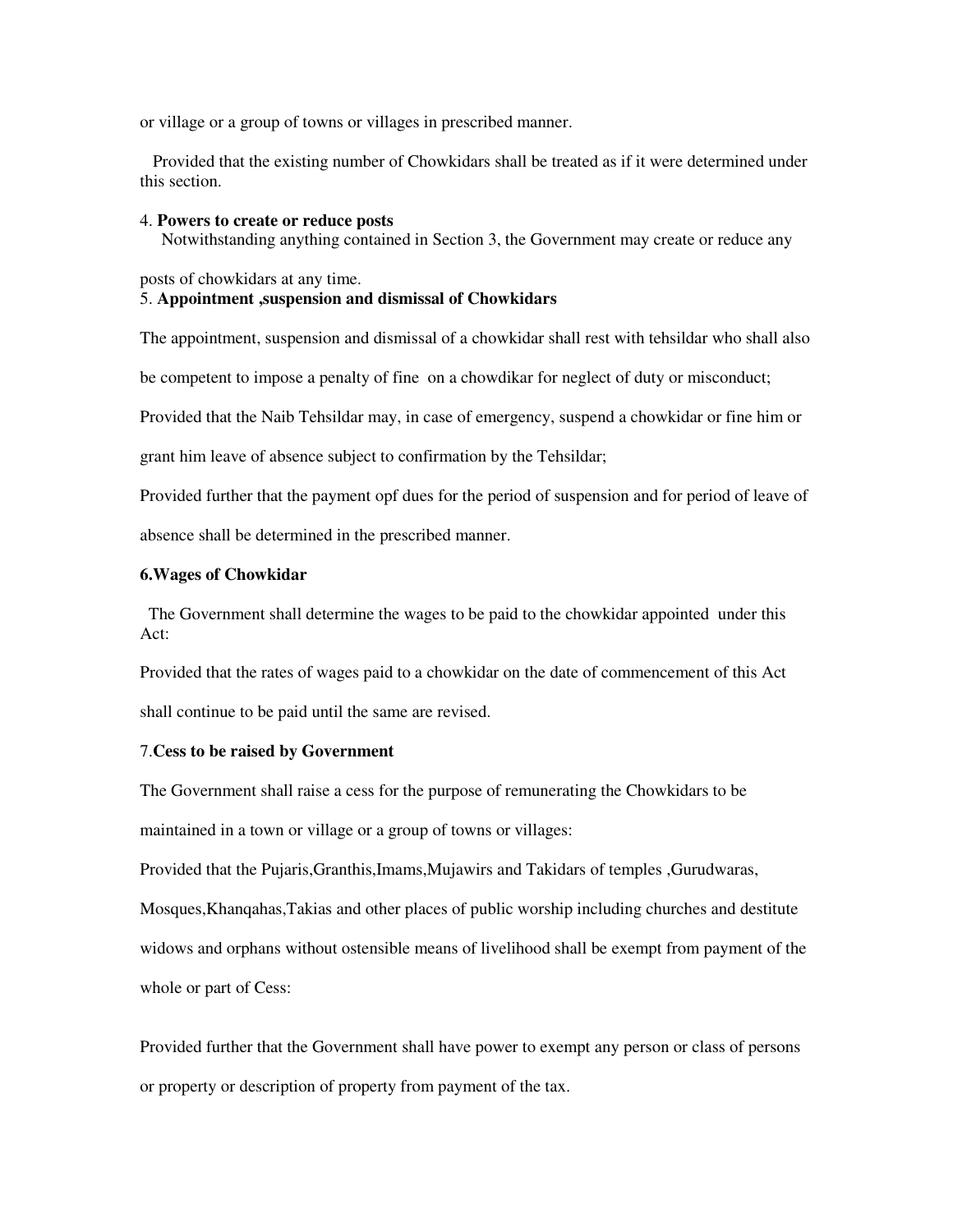### 8**. Collection of Cess and remuneration of Lambardars**

(1) The Cess shall be collected as land revenue in accordance with the provisions of Chapter of VII of Jammu and Kashmir land Revenue Act,1996, and all arrears of such cess shall be collected as arrears of land revenue.

(2) The collection shall be made by the Lambardar of a village in the same manner in which the land revenue is being collected by him.

 $[(3)$  xxx]

### 9. **Appeals**

(1) An appeal against an order passed by the Tehsildar under the Act shall lie to the deputy Commissioner whose order shall be final :

Provided that the Deputy Comissioner may either dispose of such appeal himself or may transfer it for disposal to an Assistant Commissioner subordinate to him.

(2) In disposing of an appeal transferred to him under sub –section (1) the Assistant

Commissioner shall exercise all the powers of the Deputy Comissioner.

## 10. **Duties of Chowkidars**

Every Chowkidar appointed under this Act shall carry out the watch and ward of a town or village to which he is appointed and assist the local officers and Panchayats in the discharge of their functions and the prevention and detection of a crime.

### 11. **Chowkidar a public Servant**

A chowkidar appointed under this Act shall be a public servant within the meaning of section 21 of the Ranbir Penal Code,1989.

## 12. **Liabilities under other Acts**

Any punishment inflicted under this Act shall not protect the Chowkidar from any other criminal or civil liability under any other law for the time being in force.

## 13. **Protection of Action under this Act**

No suit or other legal proceedings in the Civil or Criminal court shall lie against any person in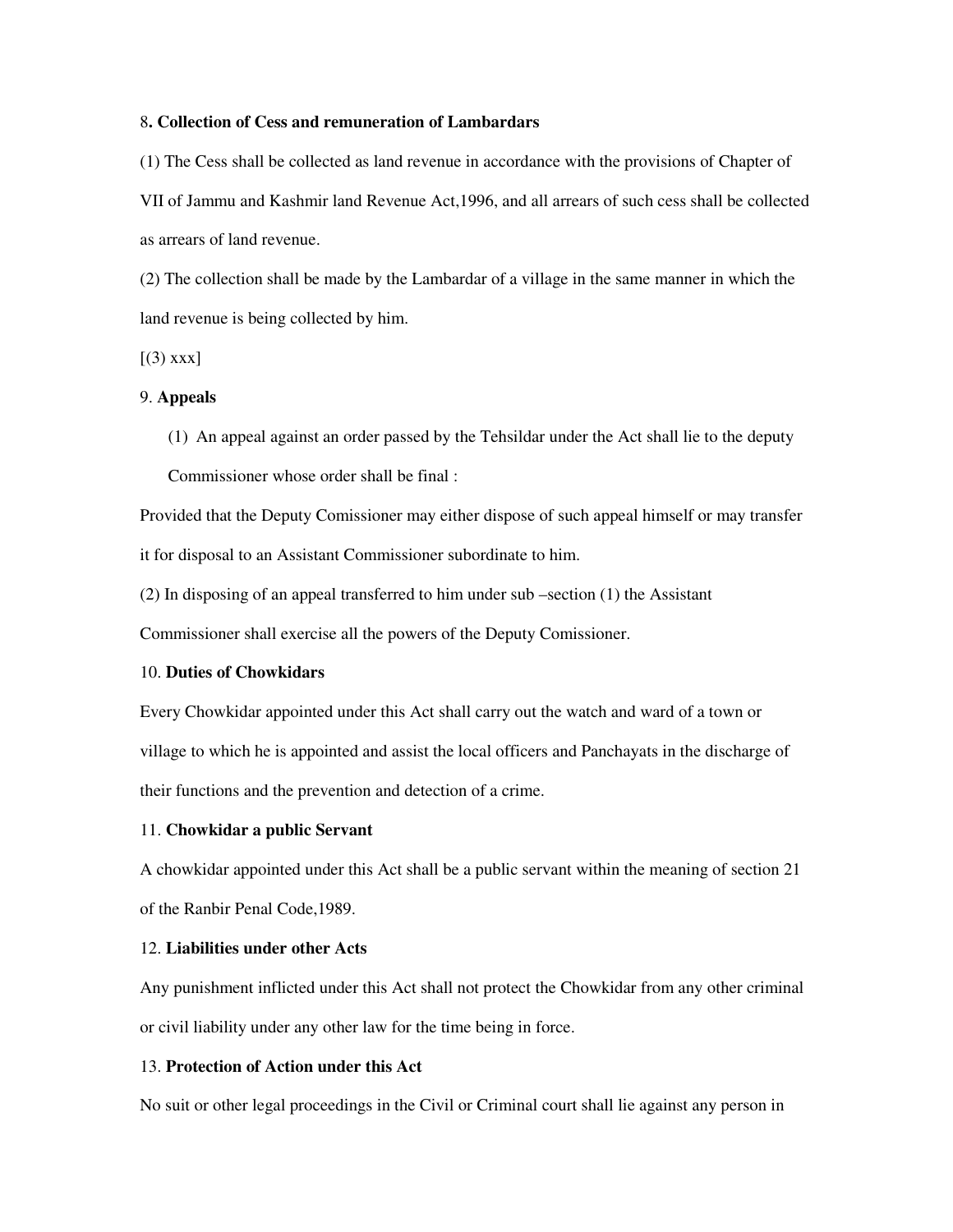respect of anything good ids done in terms of good faith under this Act.

#### 14. **Procedure for issue of Summons,notice,etc.**

The provisions of the Jammu and Kashmir Land Revenue Act,1966, in regard to issue of summons,notices,proclamations,orders,conduct of inquiries, places of hearings, record of statements and issue of copies and inspection of records, shall apply to proceedings under this Act.

### 15.**Power to frame Rules**

(1) The Government may frame rules for carrying into effect the purposes of this Act.

(2) In particular and without prejudice to the generality of the powers conferred to sub-section (1)

, such rules may relate to all or any of the following matters :-

 (a) the qualifications for the appointment of chowkidars and the procedure for making appointments and the procedure for making appointments and for punishment of chowkidars including fixation of the amount of fine,fees,period of suspension and payment of dues.

(b) The mode of conducting enquiries into allegations against the chowkidars.

( c) The procedure for hearing and disposal of appeals;

 (d)The grant of leave to chowkidars and the arrangements for carrying work in their absence.

(e)The distribution and realization of Cess;

(f) The mode pf payment of emoluments to chowkidars;

- (g) Provision for the uniforms, its mode of supply and its entry in the Registers.
- (h) Assessments, batches or special assessments;
- (i) Maintenance and form of registers and form of returns, statements and reports;
- (j) Mode of raising the Cess and control, custody and maintenance of Cess fund;
- (k) The imposition, assessment and collection of the Cess and preventing the evasion thereof;